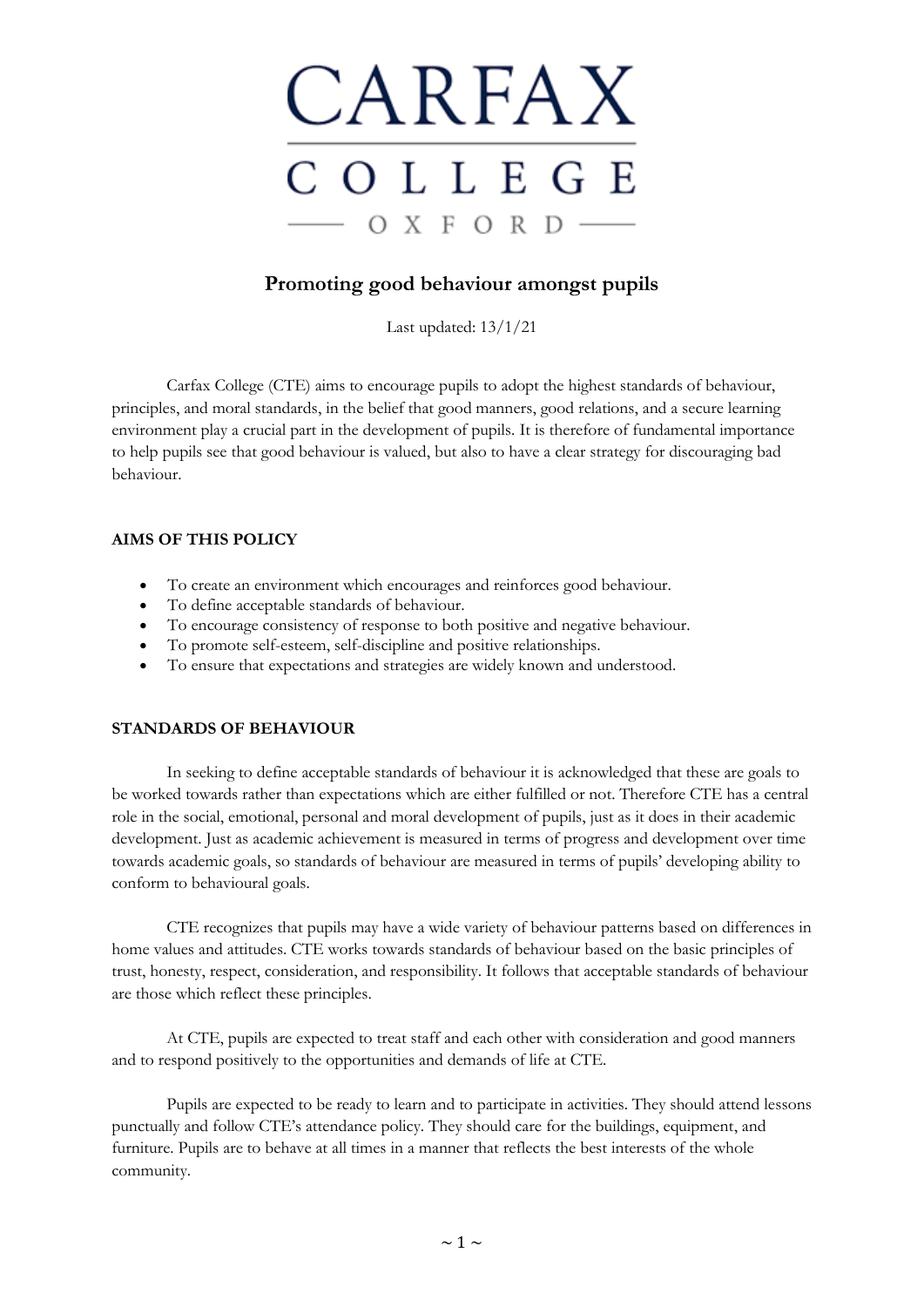Particular expectations of behaviour are outlined to pupils, in the form of a set of rules, as follows:

- 1. Pupils should treat all those around them with respect and courtesy.
- 2. Pupils should make sure to arrive on time for all tutorials and other commitments, and should inform the office immediately by telephone (not SMS or email) if they are delayed.
- 3. Mobile telephones must be kept switched off during tutorials and prep time.
- 4. Pupils should maintain a homework diary and complete all homework on time.
- 5. During breaks pupils should take care not to disturb other tutorials that may be taking place.
- 6. Pupils are expected to speak English at all times in the presence of other pupils and staff.
- 7. Pupils should help to keep the College clean and tidy.
- 8. Pupils should dress neatly and respectfully. Any pupil dressed provocatively or in a fashion likely to cause offence may not be allowed to remain on premises.
- 9. Pupils under 13 should not leave the College's premises unaccompanied at any time during the school day. Pupils under 16 should always seek permission from the Dame or the Principal before leaving the premises unaccompanied.
- 10. Bullying of any sort will not be tolerated.
- 11. Drinking alcohol and smoking are not permitted at any time for pupils under the age of 18. Drinking alcohol and smoking are not permitted on or near the Establishment's premises by anyone at any time. Pupils over the age of 18 should under no circumstances drink alcohol or smoke in the company of pupils who are under the age of 18.
- 12. Illegal drugs, and also "legal highs", are absolutely forbidden.

#### **REWARDS**

There should be an emphasis on reinforcing good behaviour through an appropriate system of rewards. The most common reward will be praise, both informal and formal, public and private. Praise should be earned not only through particularly noteworthy achievements, but also through the continuing maintenance of good standards of behaviour. Appropriate praise should be included in formal written reports. In the context of academic performance, tutors may choose to give a "commendation" for a particularly good piece of work and/or to put the work on public display. Other forms of reward may be employed on an ad hoc basis, but should always be proportionate and appropriate to the context. Care should be taken not to favour, or appear to favour, some pupils over others. Examples of rewards are:

- Praise
- Written remarks about good work
- Letters or phone calls home to parents
- Sending pupils to the principal to share their work/good behaviour
- Displaying pupils' work and achievements
- Certificates to celebrate pupils' success (for behaviour and academic achievement)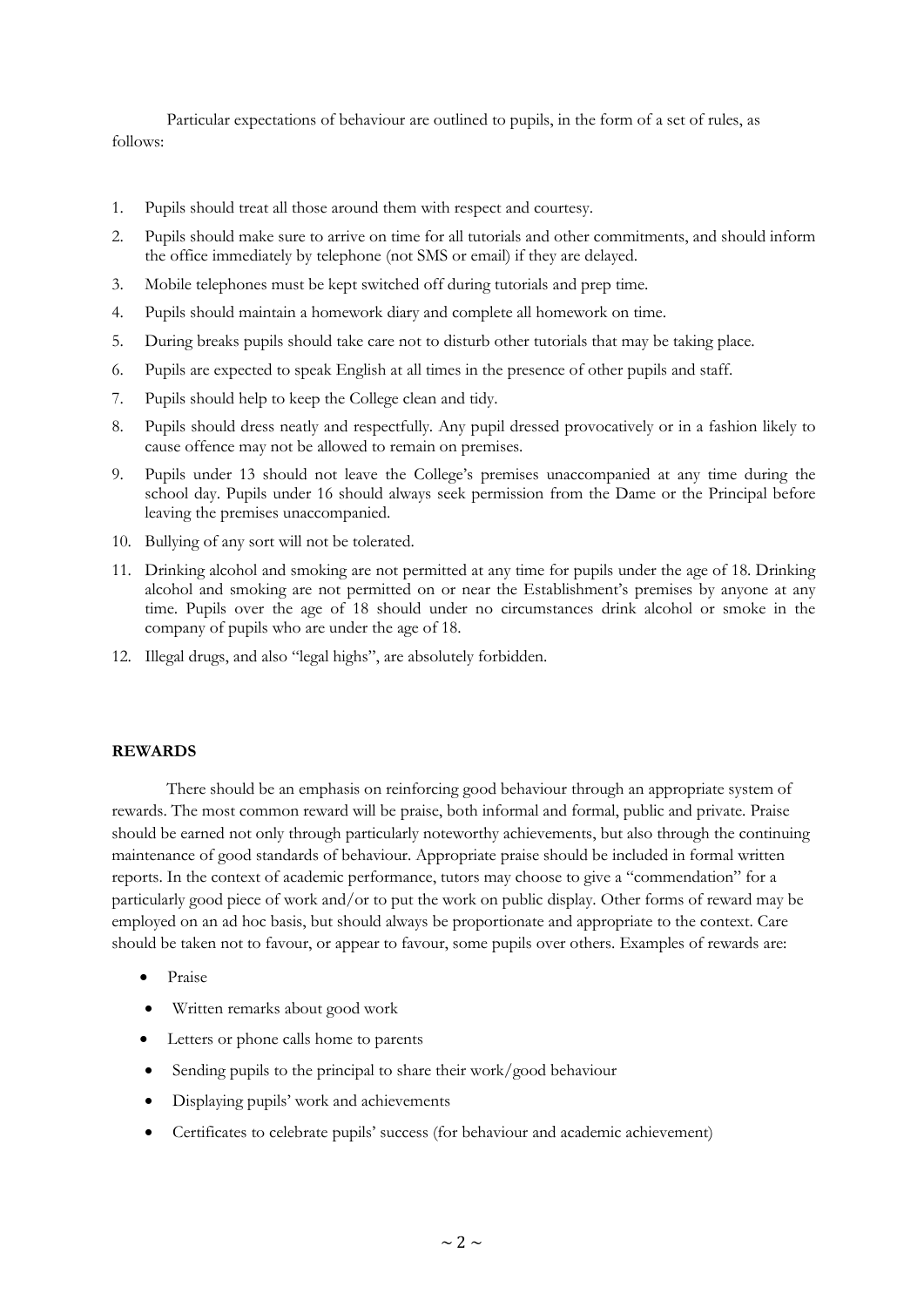### **SANCTIONS**

Although rewards are central to the encouragement of good behaviour, in reality there is a need for sanctions, in order to register disapproval of unacceptable behaviour and to protect the security and stability of life at CTE. In an environment where respect is central, loss of respect, or disapproval, is a powerful punishment.

The use of punishment should be characterized by certain features:

- It must be clear why the sanction is being applied
- It must be made clear what changes in behaviour are required to avoid future punishment
- There should be a clear distinction between minor and major offences
- It should be the behaviour rather than the person that is punished
- Group punishment should be avoided because it can lead to resentment
- There should be a clear distinction between minor and major offences

Sanctions may range from simple expressions of disapproval to more specific measures such as repetition of inadequate work, extra writing tasks, detention, curfew (for boarders), referral to the Principal, letters or telephone calls to parents and, ultimately and in the last resort, suspension or exclusion. Most instances of poor behaviour are relatively minor and can be dealt with adequately through minor sanctions. It is important that the sanction is not out of proportion to the offence. Care should be taken not to favour, or appear to favour, some pupils over others.

If a pupil is subject to sanctions for inappropriate behaviour, then the pupil's Personal Tutor will spend time with the pupil pointing out the implications of their behaviour and encouraging more appropriate conduct. Serious disciplinary offences and ensuing sanctions must be recorded in writing.

Tutors are encouraged to exercise their judgement and, where possible, to deal directly with improper behaviour as and when it arises. Where appropriate, Tutors can apply minor sanctions, such as detentions or extra writing. Tutors should make mention of behavioural concerns and sanctions issued in their regular formal reports on pupils. If there is a behavioural issue with a pupil which they feel they cannot resolve independently (as they are encouraged to do), then tutors ought to bring it to the attention of a senior member of staff immediately. Ordinarily they should report such matters to the Personal Tutor or the Principal, who will then decide what further action to take. If there is a feeling that the offence is sufficiently serious or sufficiently ambiguous to merit discussion, then a Disciplinary Committee (DC) may be convened, consisting of the Principal, the personal tutors, and any other person considered relevant. The DC will discuss the issue before deciding how best to deal with the matter. The DC may wish to meet with the pupil and other relevant parties, including perhaps the pupil's parents or guardian, during the course of its deliberations.

#### **ALCOHOL, SMOKING, DRUGS**

If pupils are caught using or in possession of harmful substances in contravention of the law and/or the school's rules, the school's response may vary according to the context. The school's most fundamental responsibility is to protect members of its community from the harmful effects of these substances, and it may be necessary to exclude an offender from the school in order to achieve that, whether it is a case of removing a direct risk of harm to other pupils or of establishing a clear deterrent to other potential offenders. However, where the risk to other pupils is not thought to be great, the school may decide that